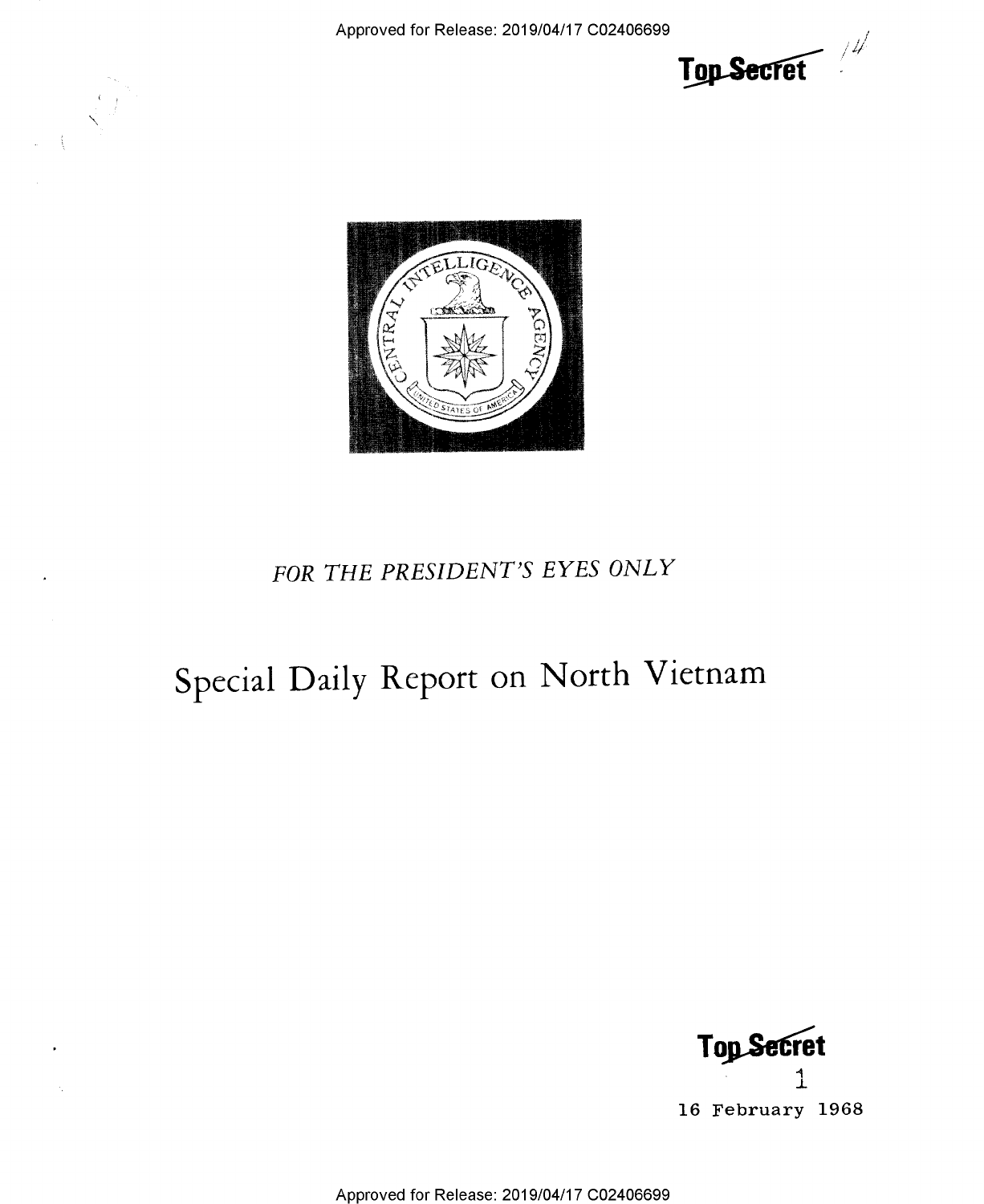Special Daily Report on North Vietnam for the President's Eyes Only

16 February 1968

### I. NOTES ON THE SITUATION

Hanoi on Bombing Halt: Hanoi has been in touch<br>with a number of Western governments recently to<br>present its case and to underscore its readiness to<br>talk if the US stops the bombings. The Italian For-<br>eign Office announced month with such a message.  $\lceil$ 

3.3(h)(2)

ment announced yesterday that its ambassador in Peking was en route to Hanoi to offer his country's good offices for a peaceful settlement. Although press reports say this was entirely a Swiss initiative, Hanoi doubtless chose the time by giving per- mission for the visit.

\* \* \*

 $3.3(h)(2)$ 

TOP-SECRET -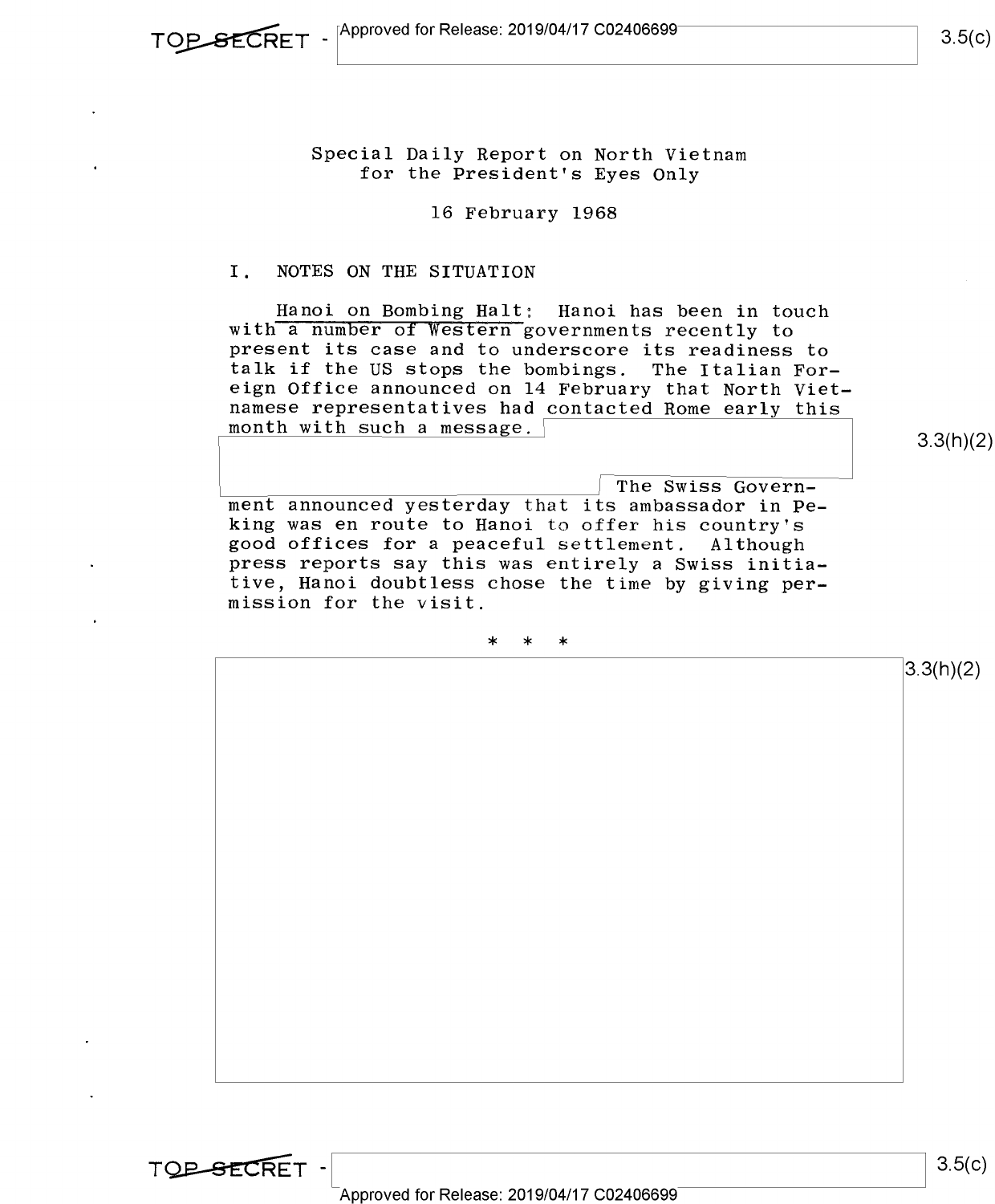French Press Report from Hanoi: French Press Agency correspondents in Hanoi took note of North Vietnamese current tactics in a story on 14 Febru-<br>ary. If the story was not actually inspired by If the story was not actually inspired by the North Vietnamese, they probably at least approved of its contents. The story says that the Communists are trying to demonstrate simultaneously their military strength and their desire for a peaceful settlement. It claims the Communists, although "very satisfied" with the results of the offensive in the South, are stressing that it is not over yet and new attacks are likely if the US fails to stop the bombing and begin negotiations.

The story stresses the moves made by Hanoi to make its position appear more forthcoming. It concludes, however, that Hanoi does not intend to compromise on its demand for an unconditional bombing halt. If Washington insists on any form of reciprocity, even the "modified" version of President Johnson's San Antonio formula, the war will continue.

\* \* \*

U Thant's Comments on his Contacts with North Vietnamese: Don Cook of the Los Angeles Times informed the US Embassy in Paris that one of his colleagues had managed to see U Thant in Paris yesterday. The following were said to be the secretary general's impressions:

--He could see no movement in Hanoi's position;

--Hanoi nevertheless appears very interested in getting talks started on the condition that the US stops bombing;

--U Thant thinks Hanoi would open talks within two weeks of a bombing halt;

--His conversations in Moscow forced him to the conclusion that there is no "give" in Russia's position, which continues to support Hanoi 100 percent;

--He cannot agree with Prime Minister Wilson's conclusion that differences between Hanoi and Washington are "very narrow";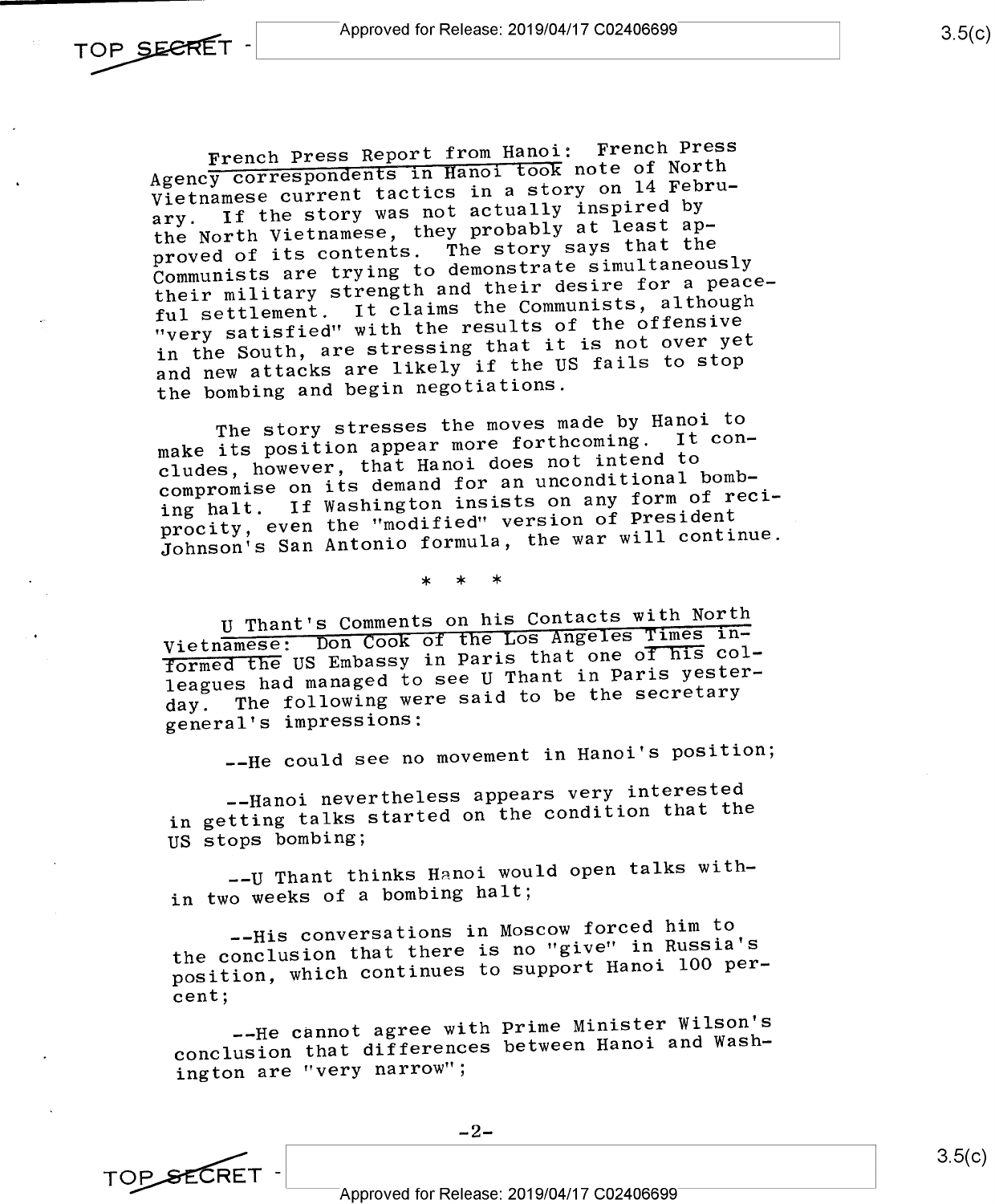Approved for Release: 2019/04/17 C02406699



--He is therefore returning to New York "not optimistic";

-—A one-hour conversation with De Gaulle produced nothing of interest.

\* \* \*

Hanoi Denies US Sent Envoy: Another French Press Agency item broadcast by Paris yesterday says that an "informed North Vietnamese source" in Hanoi has "categorically denied" reports that the US sent a special envoy to North Vietnam to explore prospects for peace. The story notes that Canadian ICC Commissioner Dier had been in Hanoi recently, but that he was not acting for the US,

\* \* \*

Bomb Damage in Haiphong; Bomb damage in the port is limited to certain sections of the city and is less serious than has been generally assumed, according to Robert Eaton, a member of the crew of the yacht Phoenix which was in Haiphong during late January. Eaton, who gave his views to a French correspondent in Hong Kong, also claimed that much of the city was deserted and that on a tour of the port he was shown civilian areas which had been damaged. Eaton claimed bombing effects were not evident in most sections, and that life was being conducted in a normal fashion in many areas.

\* \* \*

Hanoi Prepares for Intensified Air Raids: Hanoi is making more extensive civil defense preparations in anticipation of retaliatory air raids for the Communist offensive in the South,  $3.3(h)(2)$ 

-3-

TOP-SECRET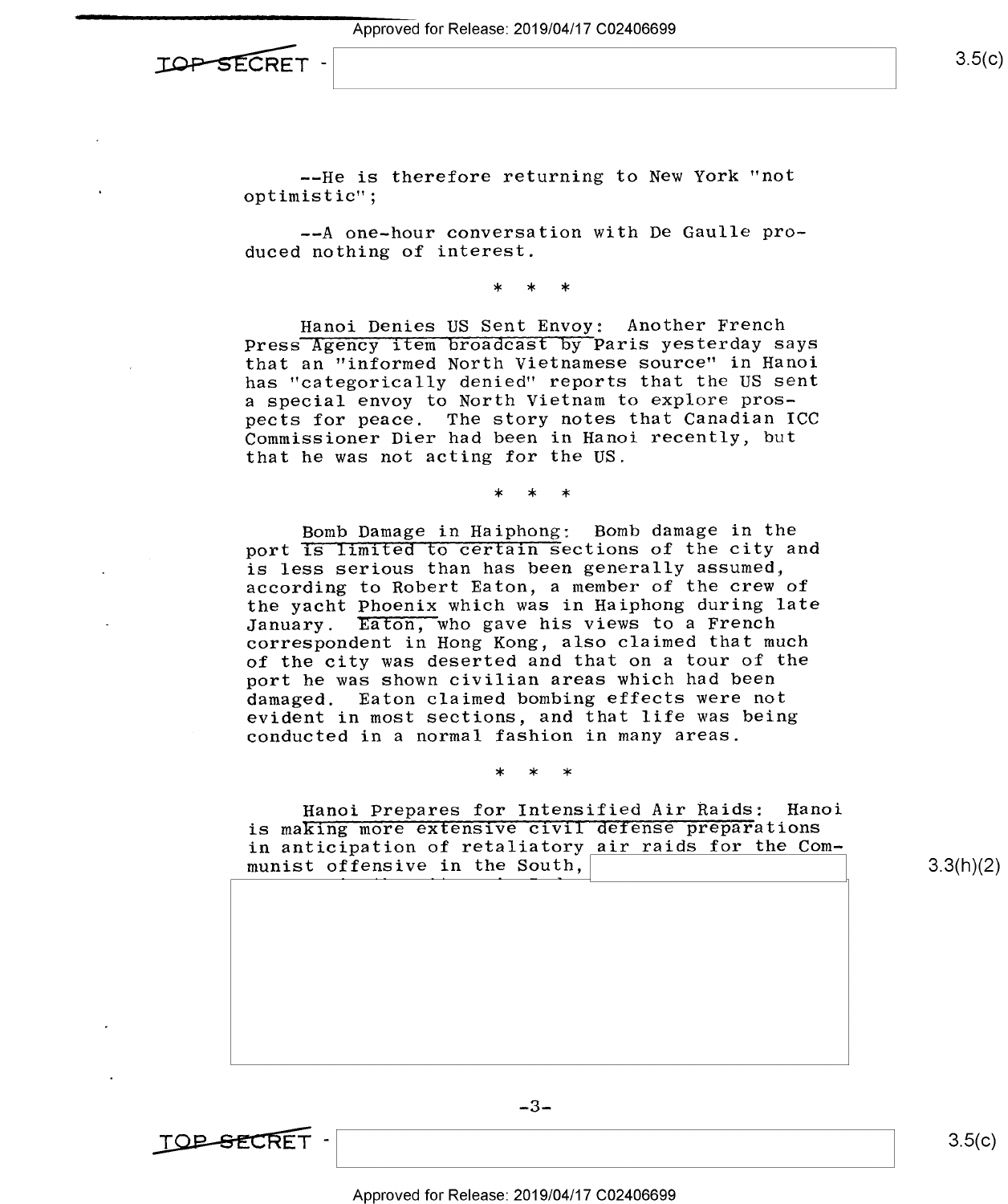

 $3.3(h)(2)$ 

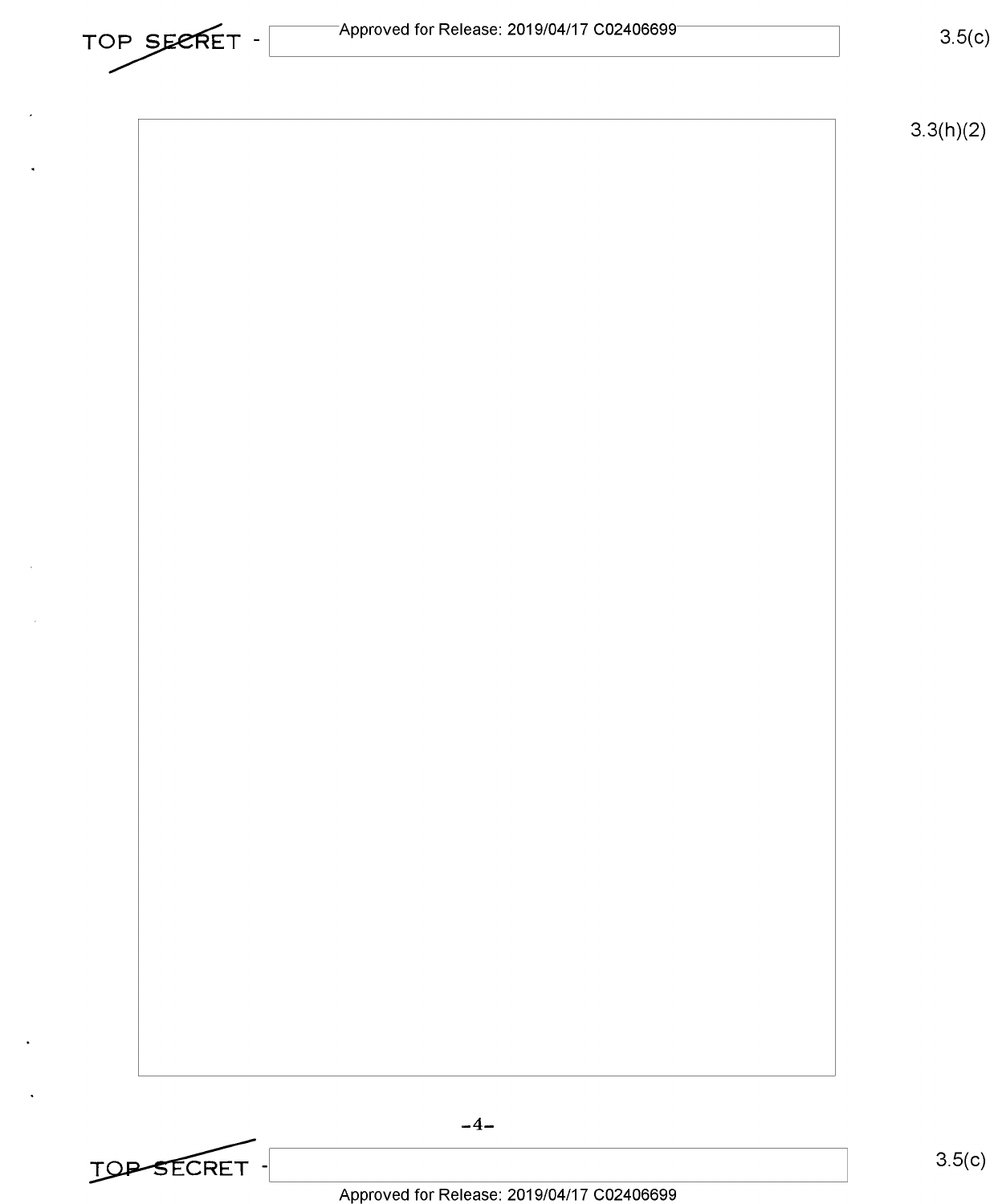

 $3.3(h)(2)$ 

#### II. NORTH VIETNAMESE REFLECTIONS OF US POLITICAL ATTITUDES ON THE WAR

Hanoi Propaganda; Yesterday's English language broadcast by radio Hanoi contained a section devoted to quotes from recent statements on Vietnam by several members of the US Congress.

Senator Robert Kennedy's speech of 8 February came in for some more attention. He was quoted as saying that the Vietnam war could lead the US to national tragedy. Senator Mike Mansfield is quoted as saying last Sunday that the recent Viet Cong offensive had demonstrated that the Saigon political structure is no stronger today than it was three years ago. "Indeed," Mansfield is quoted, "its very survival appears more dependent on US military power than at any time in the past."

Senator Thruston Morton is quoted by Hanoi as saying that the tragedy of the US commitment in Vietnam is that most of the people of South Viet-<br>nam couldn't care less. Morton, Hanoi claimed, "again accused the Johnson administration of hoodwinking the American people about the war." Representative Margaret Heckler of Massachusetts is said by Hanoi to have accused General Westmoreland of "deluding" members of Congress.

 $-5-$